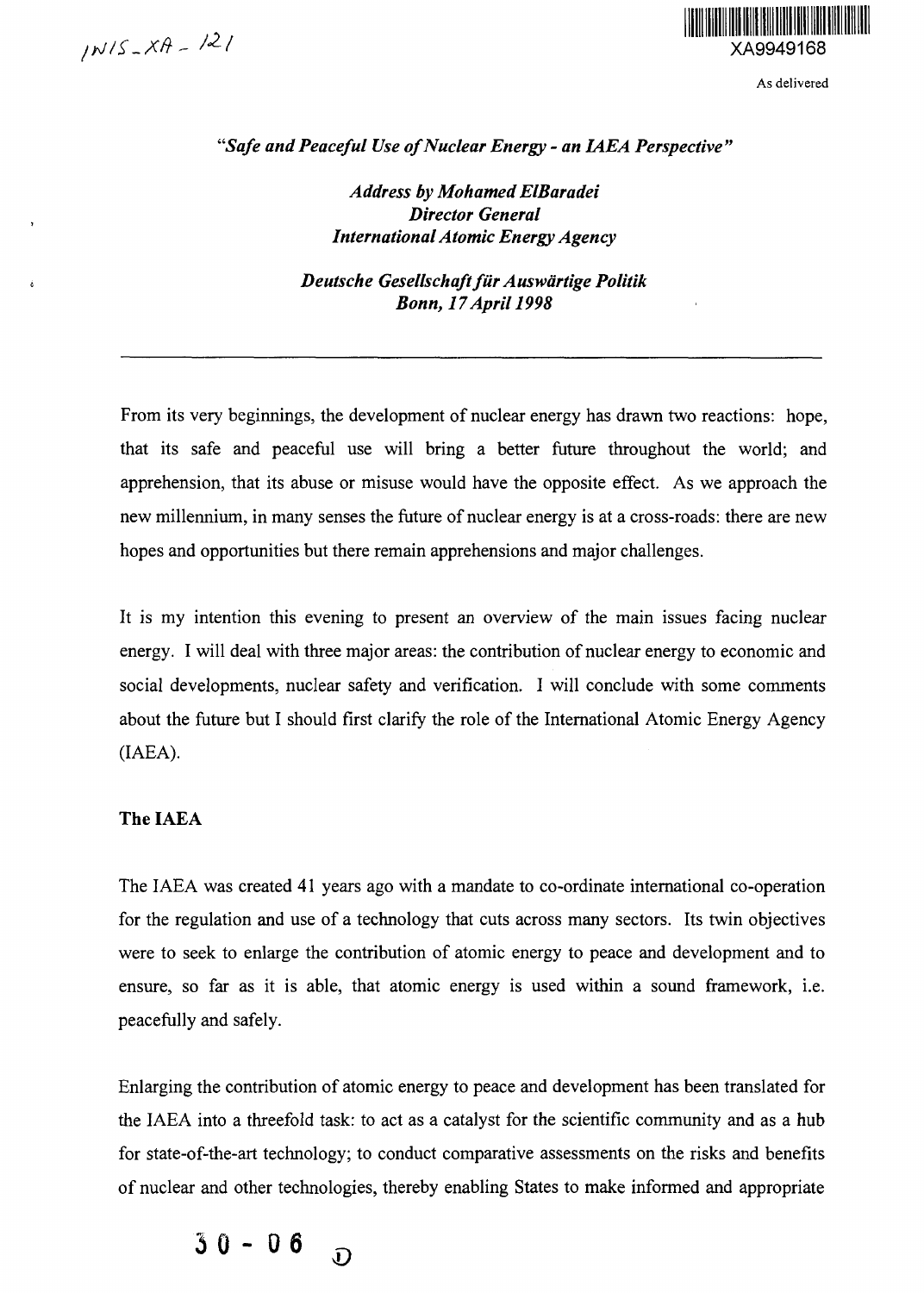choices; and to act as a centre for the transfer of nuclear technologies so as to ensure their accessibility to Member States in general, and to developing countries in particular. The objective of ensuring the use of nuclear energy within a sound framework has been a twofold task for the Agency: to assure, through its verification system, that pledges to use nuclear energy exclusively for peaceful purposes are fulfilled and, equally, to strive for the highest level of safety in all areas of nuclear energy's use.

This twin role of the IAEA is often misunderstood as seemingly contradictory because it simultaneously involves the promotion and regulation of nuclear energy. The Agency was however never intended to promote nuclear energy in any commercial sense or to be a partisan organization. Its role was to be an objective and scientifically credible institution that serves as a centre for objective analysis, expert advice, standard setting and credible oversight and verification. And it is from this vantage point that I would like to address you tonight.

### **The Contribution of Nuclear Energy**

Nuclear energy currently accounts for some 17 percent of world electricity supply. Recent studies foresee an increase in electricity demand world-wide by a factor of two to three by the year 2030 and in Asia by a factor of seven and more. These demands are mostly driven by growing economies in the developing world. The projection is that the fast-growing demand for energy will require the use of all available energy sources on the one hand, and a switch to a more environmentally friendly mix on the other. That mix certainly will vary from one country to the next and will be driven by economic, environmental and geopolitical factors.

Two decades ago, nuclear energy was hailed as the energy of the future. Today, it is stagnant in the United States and Western Europe but it is expanding in East Asia, South Asia and Eastern Europe. Global environment considerations such as those discussed at the Kyoto Conference on achieving global reduction in greenhouse gas emissions should encourage a fresh look at nuclear energy's potential contribution to combat the greenhouse effect. It is already a mature and readily available technology for cost-effective mitigation of greenhouse gases over the long term and present accounts for the avoidance of about eight percent of global carbon emissions.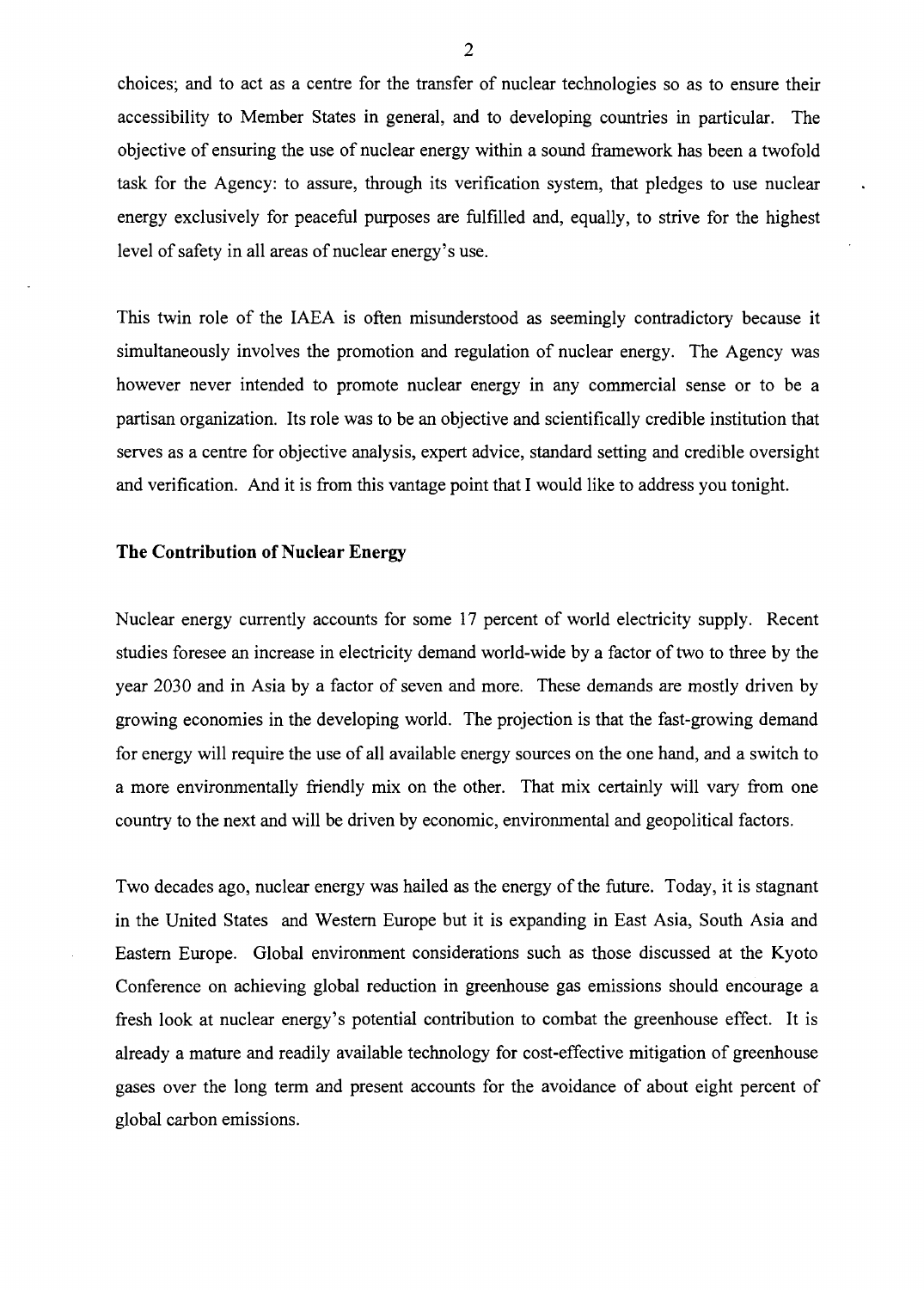Nuclear power alone cannot ensure secure and sustainable energy supply world-wide, nor can it be considered as the only means of reducing greenhouse gas emissions. But together with renewable sources, improved fossil fuel conversion, and efficiency improvements throughout the energy system, nuclear power could continue to play a key role in national energy strategies. The contribution of nuclear power to the global energy mix will however be influenced to a great extent by the degree of public trust in the safety of both its operation and of waste disposal and in the regime to guard against its diversion to non-peaceful ends. The contribution of nuclear power will also be influenced by economics. In an increasingly competitive and deregulated energy market the industry will have to demonstrate the costeffectiveness of nuclear power. It has the challenging task of developing advanced reactors of small and medium size with drastically reduced construction times and lower capital costs. Several such concepts are under development.

In non-energy sectors, nuclear applications are making a valuable and expanding contribution to human health and sustainable development. Nuclear techniques have contributed to the early diagnosis and treatment of cancer, the assessment of nutritional deficiencies in women and children, the timely detection of communicable diseases, and the accurate measurement of radiation doses to patients. Nuclear techniques have been instrumental in the eradication of pests such as tsetse flies and fruit flies in parts of Africa and Latin America. They are being used successfully in animal health improvement, in agriculture to increase crop yields and in hydrology to improve the efficiency of water use. Nuclear techniques are also making a substantial contribution to the utilization of other energy sources, including the evaluation of geothermal energy resources and the development of pollution abatement technology in coalburning plants.

## **Safety**

**I** turn now to the subject of safety. Safety, to my mind, presents some of the greatest challenges to the future of nuclear power. Public acceptance depends critically on a demonstrated, consistent record of safety in all nuclear applications, including in the safe disposal of radioactive wastes.

Safety is the responsibility of national governments. The IAEA plays a fundamental role, but except in relation to our own Agency operations, we have no power to enforce - only to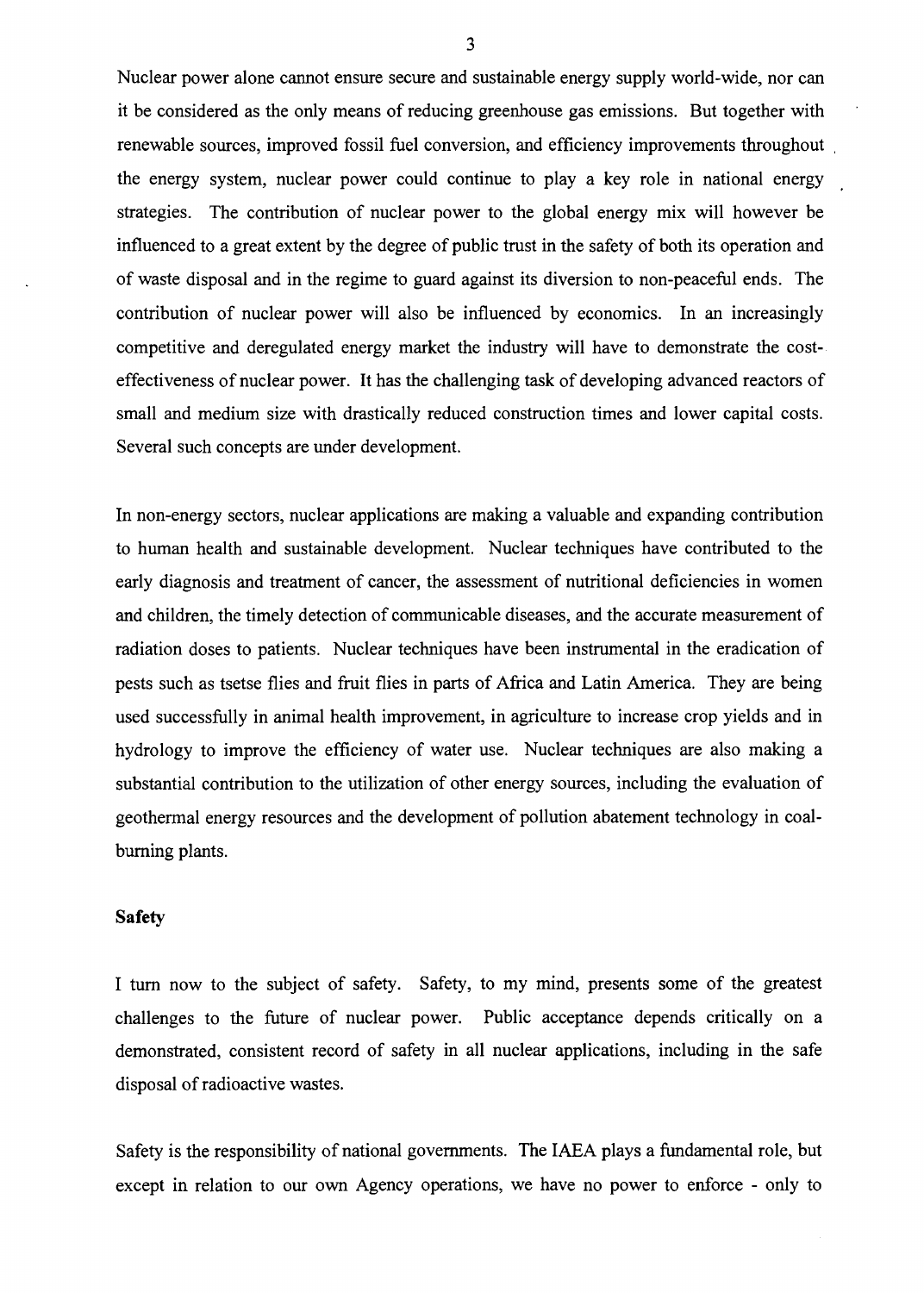recommend, advise and assist. Our approach has been to seek to establish a global nuclear safety culture comprising: legally binding international agreements, non-binding safety standards and the provision of safety services.

Since Chernobyl, national governments have responded positively to the need for a comprehensive nuclear safety regime. A number of important new international conventions have been agreed, four of them in the past two years. They deal with early notification of a nuclear accident; assistance in the case of a nuclear accident or radiological emergency; nuclear safety with respect to land-based nuclear power plants; the safety of spent fuel and radioactive waste management; and revisions to the regime for international liability. The broad purpose of these legal instruments is to establish harmonized minimum safety standards in all countries and to ensure adequate compensation in the event of a nuclear accident.

These achievements need consolidation. They priority now is for States which have not yet done so to complete their internal processes and adhere to these conventions. But we also need to be proactive in identifying areas still in need of binding norms. No interests are served if it requires a major accident before the international community is prepared to take prudent precautionary measures. Research reactors, fuel cycle facilities, illicit use of nuclear and other radioactive materials, transport of nuclear material and radiation protection are areas which the IAEA Secretariat is examining with a view to reporting to our Member States on whether they would benefit from binding standards.

It is equally important to ensure not only that binding norms and standards are adopted but that they are also implemented. A key element in the improvement of safety culture is the extensive range of practical assistance services provided by the Agency for on-site peer review and expert advice. These services are for the benefit of all. They should be used more extensively. The IAEA Nuclear Safety Review for 1997, which is about to be released, shows an overall positive trend. However, it also identifies some areas of deficiency in the management of operational safety, even in countries with long established nuclear programmes. The underlying causes seem to be linked to the absence of key elements of safety culture. Different reasons have been postulated: complacency bred by a hitherto safe record, cost cutting in a competitive energy market, authoritarian management practices, among others, but whatever the reasons there is significant room for improvement.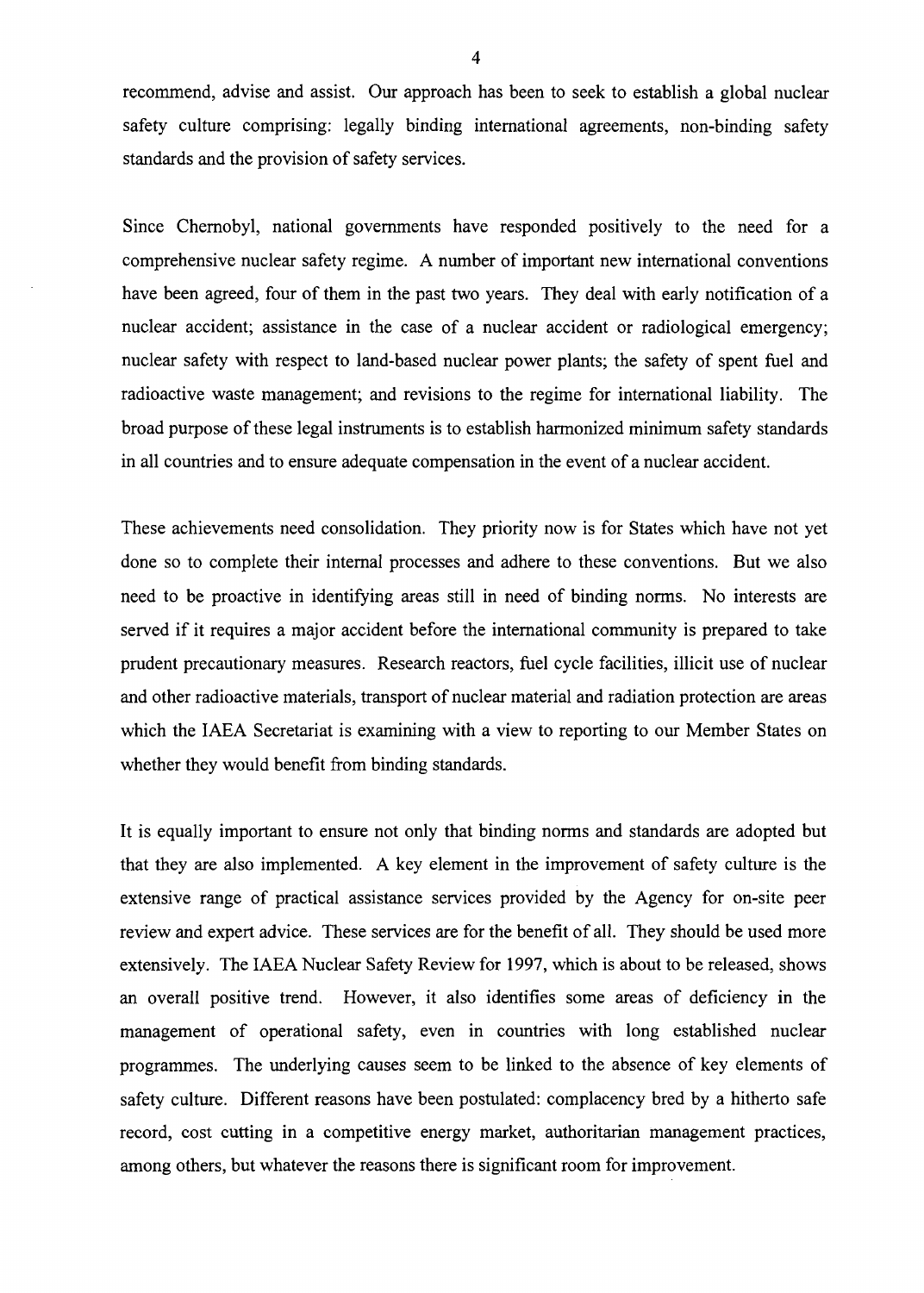In addition to standard setting and expert advisory services, the Agency has been assisting Member States in the application of advanced science, technology and modern engineering to improve the performance and safety of nuclear power development, nuclear fuel cycle and radioactive waste management. Such activities have included supporting technology development and transfer, quality assurance, design and engineering for operational safety, training and qualification of plant management and plant personnel and strengthening of technical support infrastructure in Member States. While most of these activities have a technical objective, their cumulative effect contributes to improving safety and reliability of operating nuclear facilities.

At the IAEA's Board of Governors meeting last month, I canvassed several elements of a renewed safety strategy. First, and already in hand, is the development of National Safety Profiles covering radiation protection, waste safety and the safety of nuclear installations. These Safety Profiles will be particularly helpful for the Agency to have a clear and accurate picture of the needs of Member States to effectively target our activities. Second, it is my intention to raise identified or potential safety problems with relevant Member States. It is not the Agency's job to remedy shortcomings, but it is our duty to draw them to the attention of Member States who themselves have the responsibility to devote appropriate resources, with possible assistance from the Agency. Third, is the need to be more active in promoting our safety services in all countries. The purpose of these services is not to criticize - their purpose is to assist Member States in reviewing the safety status in the country, identifying strengths and weaknesses and remedying those weaknesses. A fourth element is for the Agency to describe events that have a wider significance for nuclear safety, to look ahead at likely prominent issues, report on safety measures that need to be taken and indicate the magnitude of resources needed. The fifth element is the strengthening of the Agency's interaction with the nuclear safety community - regulators and operators - governmental and nongovernmental.

As you can see from the foregoing, there have been substantial improvements in the area of safety, but governments and operators should be aware that more needs to be done. The issue of waste management is particularly important. Waste from nuclear techniques in medicine, agriculture and industry presently accounts for the largest volume of total radioactive waste generation. The forthcoming decommissioning of a number of power and research reactors will add substantial quantities of both high and low level waste to this volume. I believe we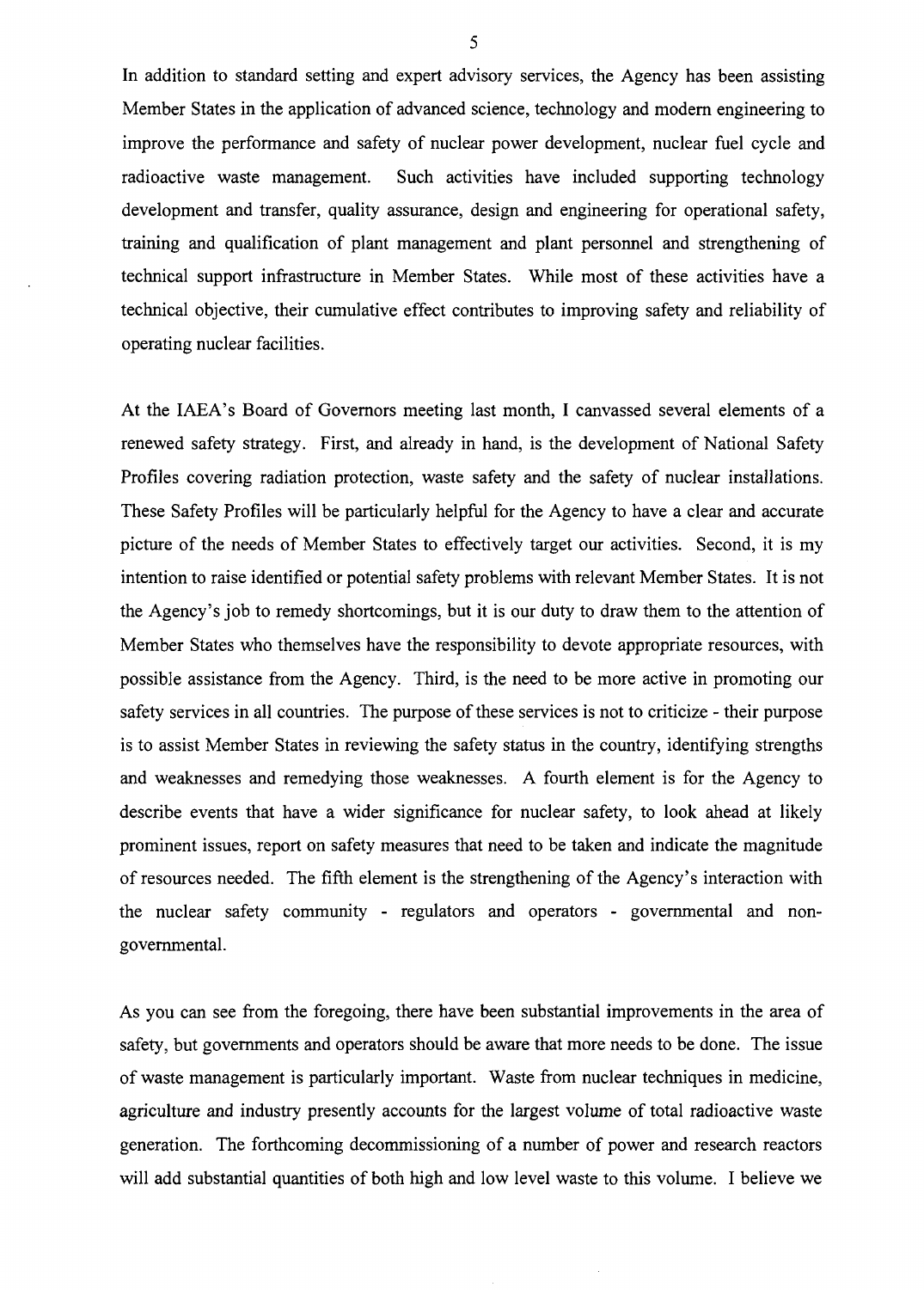have come to the time when action is required. The nuclear community must not only say that radioactive wastes can be safely disposed, it must also demonstrate this by building final repositories.

# **Peaceful Use**

Let me now turn to the subject of verification of the exclusively peaceful uses of nuclear power. It is clear to my mind that realization of the opportunities for arms control and reduction provided by the end of the cold war depends critically on effective systems of verification and safeguards.

In 1997 the Agency was applying safeguards in almost 70 countries at over 900 facilities - and involving more than 10,000 days of inspection. In the **DPRK,** since 1994 we have maintained a continuous presence of inspectors for the purpose of monitoring the "freeze" on the DPRK graphite moderated reactors and related facilities. The situation has remained stable and we have been able to verify that the programme remains frozen. However, in nine rounds of technical discussions, there has been no progress on the long-standing and important issue of the preservation of information which must remain available to enable the Agency to verify, in the future, the history of the DPRK's nuclear programme and its full compliance with its Safeguards Agreement.

In the case of Iraq, the Agency was mandated under Security Council resolution 687 (1991) to carry out on-site inspection of Iraq's clandestine nuclear weapons programme and destroy, remove or render harmless the components of that programme. Most of the IAEA's activities involving Iraq's clandestine nuclear weapons programme were completed by the end of 1992. Since that time, only a relatively small number of items of proscribed equipment and materials have been identified and disposed of. While no indications of the presence of further proscribed equipment or materials in Iraq have been found, the IAEA cannot provide absolute assurance of the absence of readily concealable items, such as components of centrifuge machines or copies of weapons-related documentation.

The IAEA's activities regarding the investigation of Iraq's clandestine nuclear programme have reached a point of diminishing returns and the Agency is focusing most of its resources on the implementation and technical strengthening of its plan for the ongoing monitoring and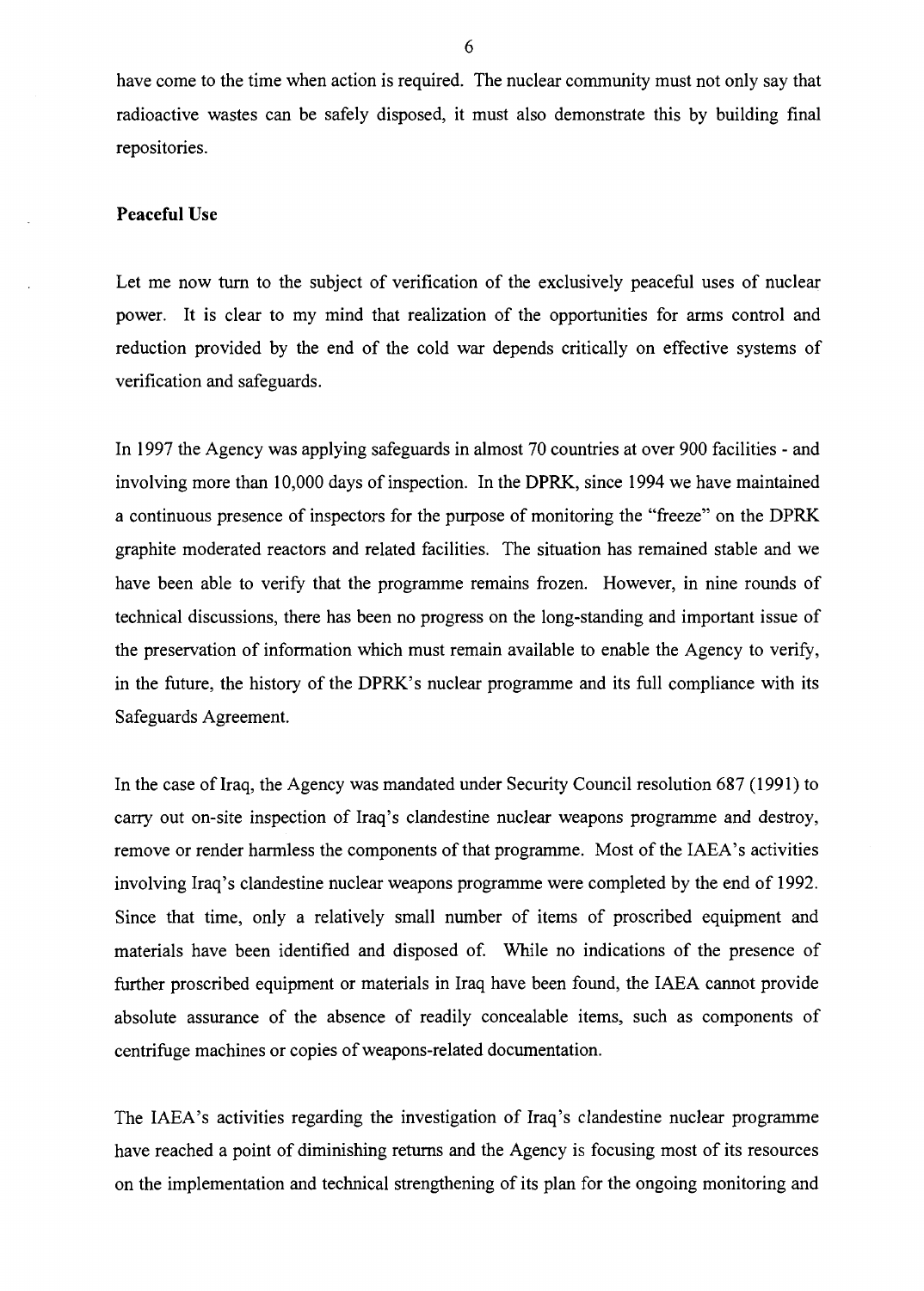verification (OMV) of Iraq's compliance with its obligations under the Security Council resolutions. The IAEA is not however "closing the file: on its investigation of Iraq's clandestine nuclear programme and will continue to exercise its right to investigate any aspect of that programme, that warrants further investigation.

## **The Strengthened Safeguards System**

For much of its existence, the full potential of the IAEA as the global instrument for nuclear verification was restricted to a safeguards system that focused primarily on nuclear activities declared by the State. The system failure in Iraq, the situation in the Democratic People's Republic of Korea (DPRK), and the experience gained from South Africa's decision to abandon its nuclear weapon programme and join the Non-Proliferation Treaty (NPT), made it clear that any effective verification system must cover not only declared activities but also possible undeclared activities.

Over the past six years the Agency has been at the forefront of new international efforts to raise the level of assurance through a qualitatively strengthened safeguards system. Some measures were introduced within existing IAEA authority but the key elements of the new system required additional legal authority. In May last year, the IAEA Board of Governors approved the Model Additional Protocol which culminates what became known as the Programme 93+2 process to develop a strengthened safeguards system. On the basis of this model, individual States are invited to conclude a Protocol additional to their existing safeguards agreement.

To fully understand the new strengthened safeguards system it is important to be aware of the limiting features of the current system that is based on nuclear material accountancy. Information provided under this system is limited to nuclear material. Access to the nuclear facilities is fairly circumscribed. And the system did not normally concern itself with the completeness of the information provided but only its correctness, i.e. whether the nuclear material reported by the State is accounted for but not whether the State has nuclear material that it did not declare.

The strengthened safeguards system by contrast is based on different principles. First, the system must be effective in dealing with both declared and possible undeclared activities. It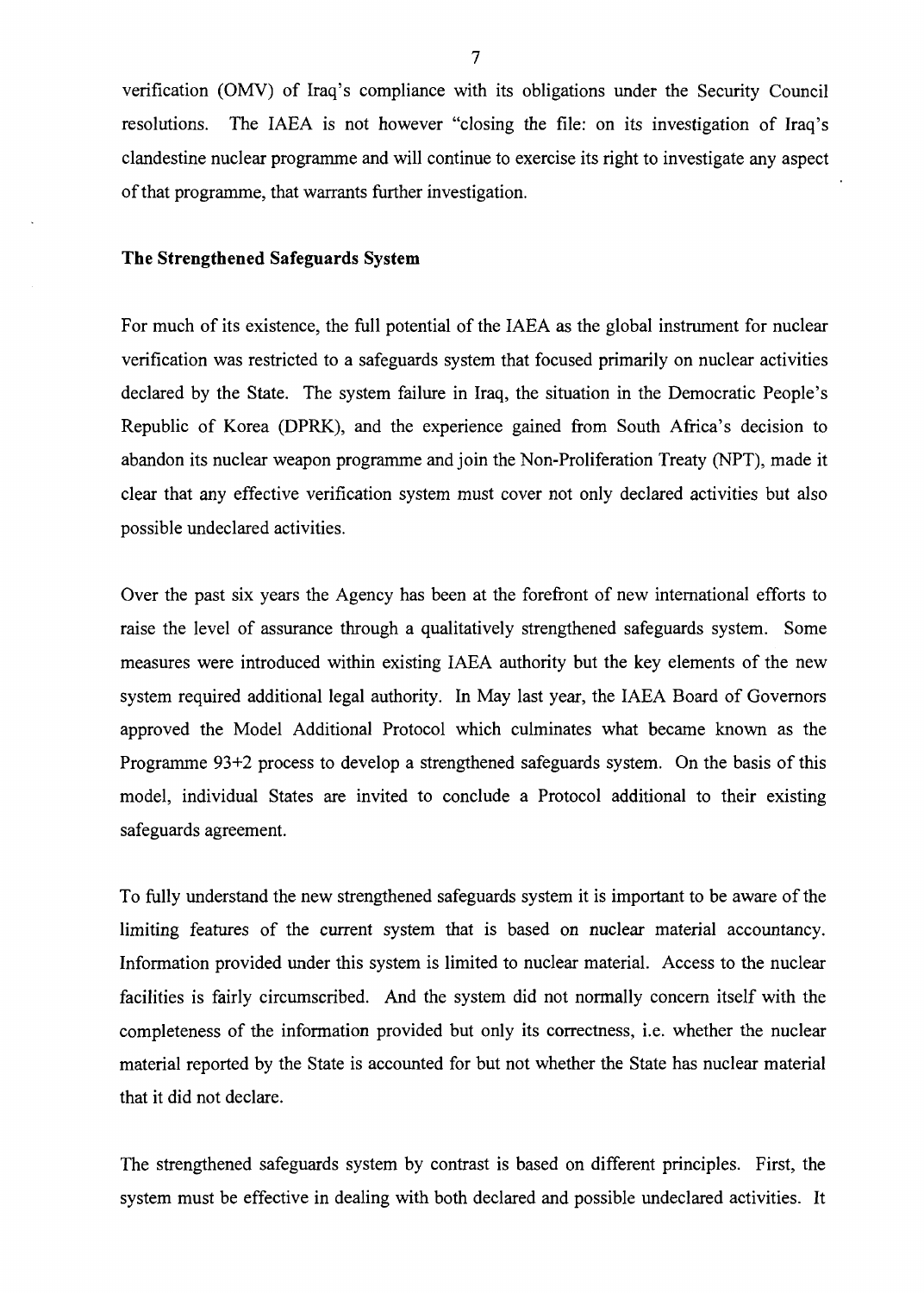must provide as complete a picture as possible of the state of nuclear activities and not limit itself to the confines of nuclear material. And it must allow the Agency an adequate right of access. The system must also be cost efficient - both to governments and to nuclear operators. Effectiveness and cost efficiency: I will deal with each of these in turn.

Effectiveness has three components: more information, more access and greater use of appropriate technology. The new system provides for a qualitative and quantitative improvement in information. Through an Expanded Declaration, in addition to information on nuclear material, States are required to provide detailed information on all other nuclear and nuclear-related activities from uranium mines to closed-down facilities and those under construction as well as information on all export and import of nuclear related items.

Greater information requires improved information analysis. The Agency has substantially strengthened its analytic capacities including through a computerized system for storage and retrieval of information and through the development of a computer model for the analysis of all known processes for the production of weapons-usable material. The bottom line with respect to information is that the Agency now has a better vantage point from which to develop a comprehensive picture of all nuclear activities in a State and to detect any inconsistency or anomaly in that picture.

Inspector access has been a key issue since the beginning of safeguards. Whereas previously, access was generally limited to specific "strategic points", under the strengthened system a State is required to provide access to any place on a nuclear site and to other locations where nuclear material is present. The State is also required to provide access to all locations that are, or could be, engaged in nuclear fuel cycle related activities and, if this is not possible, to make every reasonable effort to satisfy Agency requirements without delay through other means. The need in certain circumstances to establish a balance between the Agency's need for access and the State's need to protect certain technological and other sensitive information is catered for in the new system through a procedure for "managed access". Of particular importance also are the new modalities for access including greater use of unannounced inspections. Delay or obstruction of safeguards inspections through administrative impediments will not be accepted.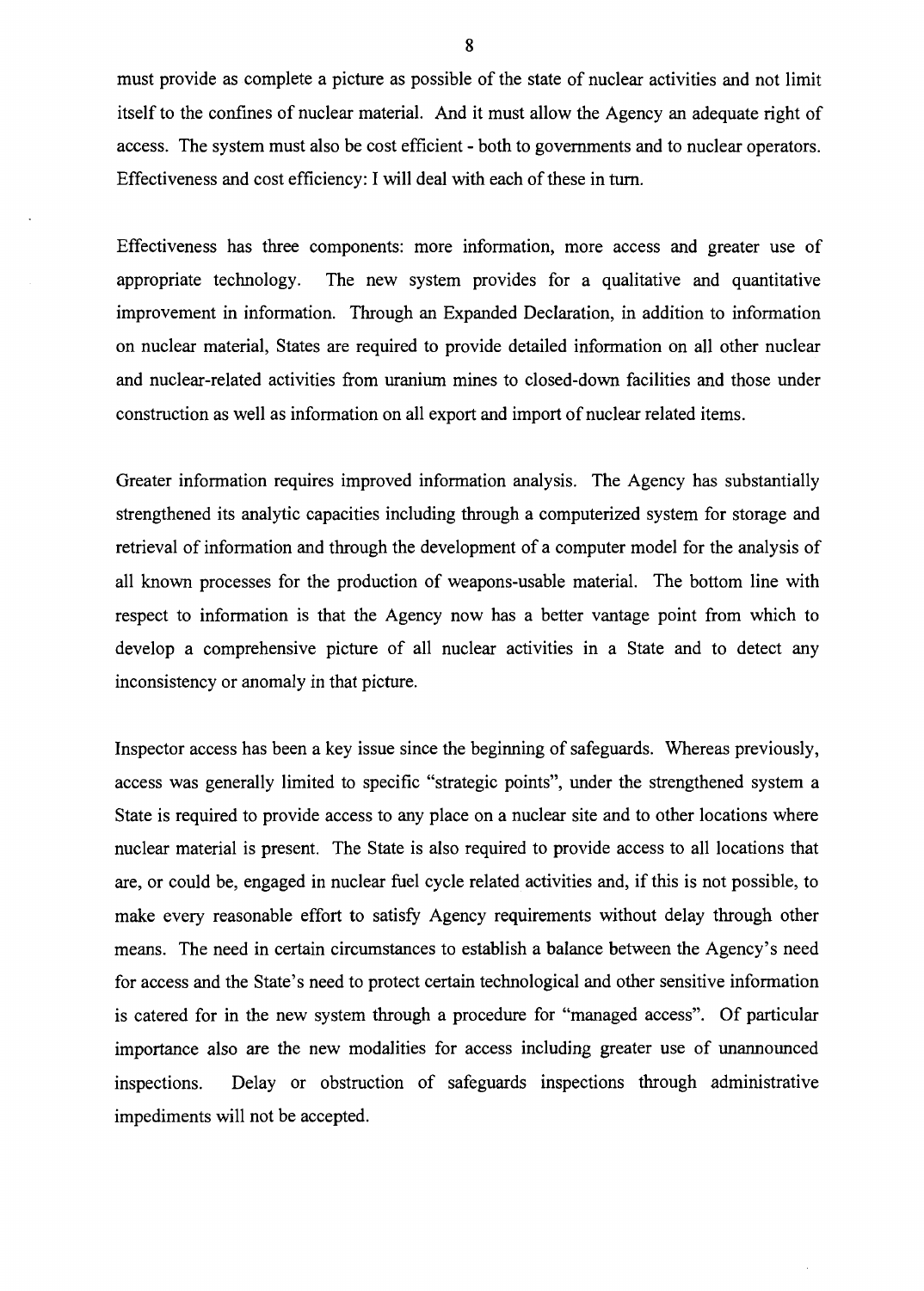The third aspect of effectiveness concerns the better use of technology. The Agency has the right to collect environmental samples anywhere it has a right of access. Results to date have demonstrated that these techniques are powerful tools for detecting undeclared activities and that sampling provides information about the full range of past and current nuclear activities at the specific site. The Agency is also preparing for extensive use of remote monitoring technology transmitting to IAEA headquarters in near-real time images and results appropriately authenticated and encrypted.

As you will appreciate, these new measures have involved a substantial resource investment in training of inspectors, research and development of new technology, improved information gathering and analysis capacity and better communications. However, the commitment of the new system is to overall cost neutrality.

One area of likely savings will come after the introduction of the new technology. Remote monitoring and environmental sampling auger well for possible reduction in the need for onsite inspection. Second, there are possible savings from meshing the old and the new measures and not simply adding them together. For example, it may be possible to provide sufficient assurance with regard to a lack of undeclared processing to be able to forego some traditional measures such as interim inspection on spent fuel. Third, we are seeking increased and improved co-operative arrangements with national and regional systems. The new partnership approach with Euratom is a useful model which establishes a prudent division of labour while respecting the individual mandate of each organization and its responsibility to maintain its own independent conclusions. Fourth, are savings arising from acceptance by all of the new efficiency measures contained in the Additional Protocol. These include multiple entry visas, simplified designation of inspectors and facilitation of communication with the Agency.

The priority now is to sustain and build on the present momentum towards the conclusion of Additional Protocols. Eight States have now signed, and there has been encouraging progress in recent consultations with new countries, including members of the European Union, Japan, Canada, as well as the United States. I am happy to report that agreement has been reached on the new Protocols with members of the European Union, Euratom and the IAEA which will be submitted to the IAEA Board of Governors for approval in June. In my view, the conclusion of all Additional Protocols by the end of the year 2000 is not an unrealistic goal.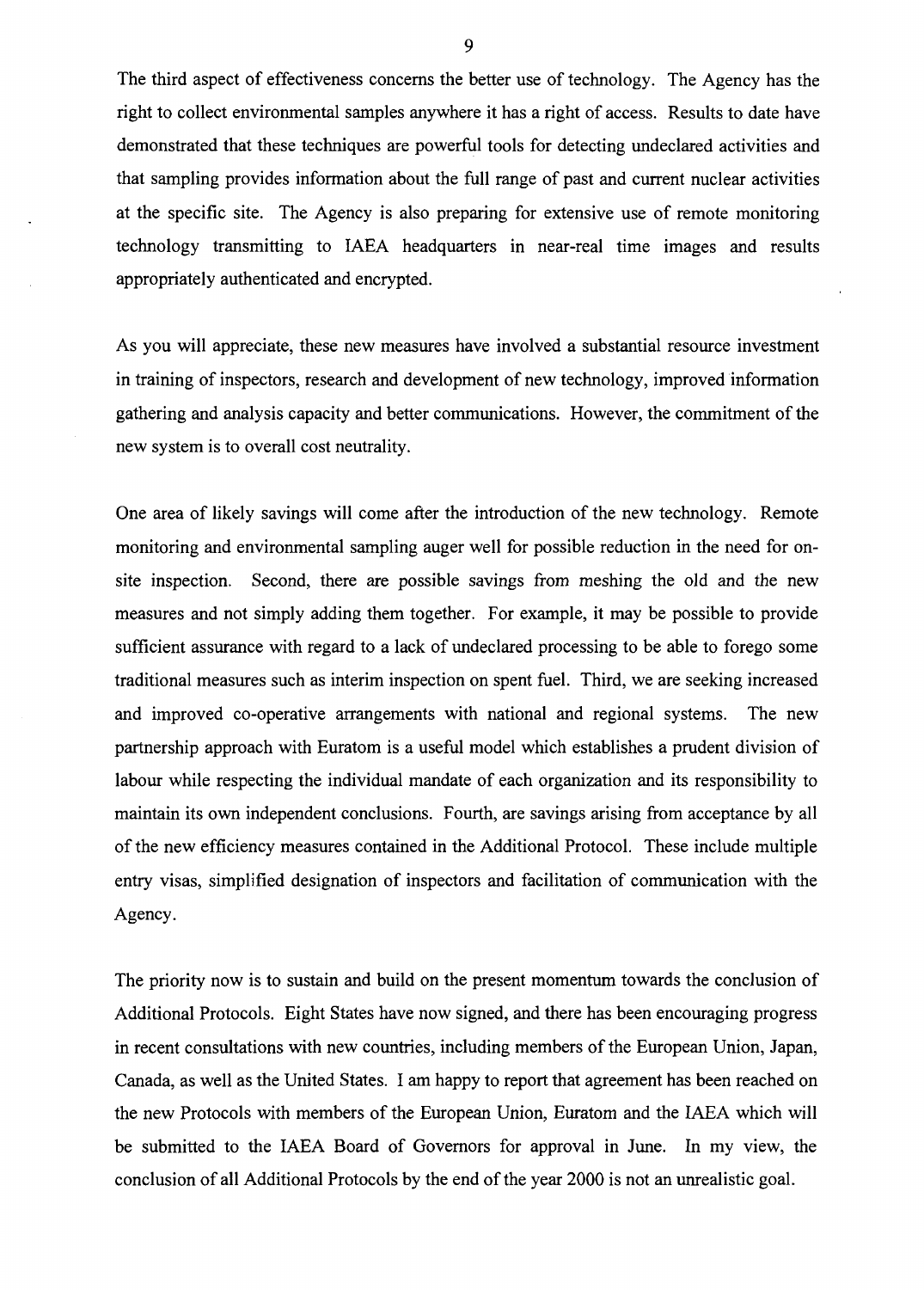The more finely meshed system being introduced can raise substantially the value of the verification assurance. And States which subscribe to the Additional Protocol should be able to receive additional assurances about the peaceful nature of their nuclear activities. However, it must be recognized that even with full implementation, the new safeguards system in and by itself cannot provide 100 percent assurance. The nature of the verification assurance is a "negative" assurance based on the propositions that we have not observed any diversion and that in the absence of any such observation we have no reason to reject the claim by the relevant State that no diversion has taken place. Some uncertainty is inevitable in any country-wide verification system that aims to prove the negative, i.e. prove the absence of concealable objects or activities. The extent to which such uncertainty is acceptable is a policy judgement. As I mentioned before, a degree of uncertainty exists even in Iraq, despite the extensive rights granted to the IAEA by the Security Council. It should however be borne in mind that the assurance derived from Agency safeguards is to be supplemented and reinforced by other parts of the non-proliferation regime, including export/import control, the Security Council, as well as regional and global security arrangements. There are clearly still gaps and shortcomings in some parts of the non-proliferation regime which we need to continue working to close.

### **The Future**

The end of the cold war has brought profound changes. For the first time, the international community can justifiably place hope equally on non-proliferation and on the prospects for nuclear disarmament. Effective verification is the key to turning these prospects into reality. In this respect, the new strengthened safeguards system is a watershed in increasing the level of non-proliferation assurance. The new system is technically a major leap forward. But equally, if not more important, is the political commitment that has been demonstrated. In supporting an "intelligent" verification system - one where qualitative assessment is now taking its place alongside number crunching - the international community has demonstrated a high degree of confidence in multilateral verification mechanisms. This is of particular importance as we move forward towards nuclear arms control.

Most recently, under the Trilateral Initiative between Russia, the United States and the IAEA, the Agency has been given the role to verify that fissile materials removed from weapons and defence programmes are not again turned to weapons use. To date 12 tonnes of excess highly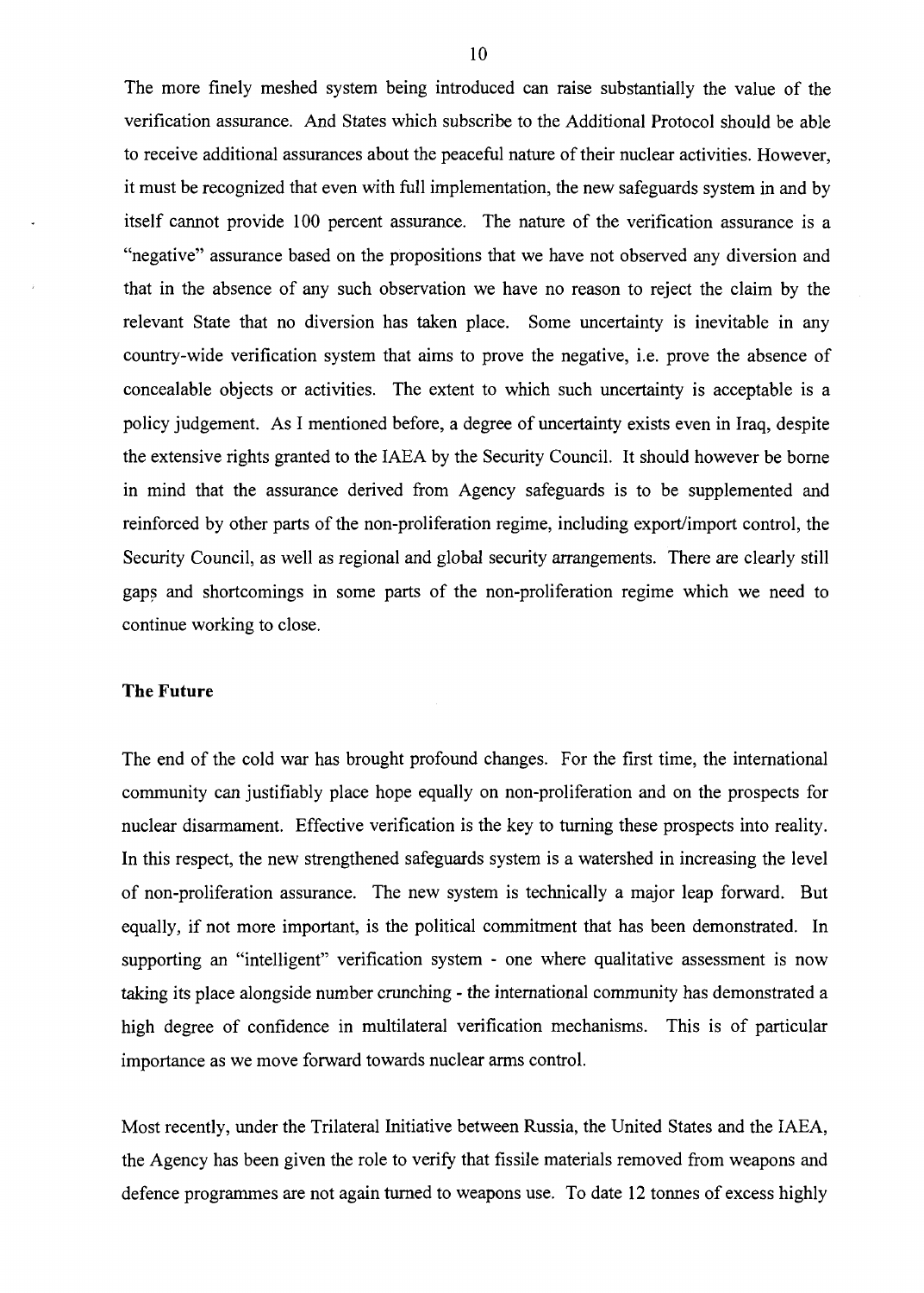enriched uranium (HEU) and plutonium have been placed under IAEA inspection under the Voluntary Offer Safeguards Agreement with the US. In addition, the US committed itself to putting 52 tons of fissile material at the disposal of the Agency. President Yeltsin has stated that some 40 percent of Russia's stock of weapons grade plutonium will be stored under IAEA safeguards in the Mayak facility which is presently under construction. Technical meetings with the parties are continuing as the Agency seeks to find answers to new and complex verification questions, such as what techniques can be used to enable the Agency inspectors to verify weapons material without learning about weapons design and other proliferation-sensitive information. It would be prudent as we move towards nuclear arms control to start investing now in the research and development required for new verification concepts and techniques.

Developments in the area of safety of nuclear applications are also making progress. Over the past five years we have been largely "catching-up" and we still have a way to go to ensure that every State conducting nuclear activities has a sound regulatory infrastructure, that every nuclear operator is implementing "best-practice" safety culture, that all present safety standards have been updated and that sufficient political will is demonstrated to agree on binding standards where these are still required and to construct safe and final repositories for radioactive waste.

The fact is that the full potential of nuclear energy - both for electricity generation and nonpower applications - is yet to be achieved. For example, an area of growing research and technological development is the possible use of small and medium size reactors for desalination of water and electricity generation in remote and arid areas. Another area where research has begun is the possible use of nuclear techniques in land mine detection. But as I mentioned, whether that full potential will be achieved, depends on how successful we are in addressing concerns about safety, waste disposal and proliferation of nuclear weapons.

People often ask me, as Director General of the IAEA, if I am optimistic about the future of nuclear energy. It is not my job, or that of the Agency, to be optimistic - our role is to be prudent providing objective data, conducting scientific analysis, furnishing expert advice - in other words, enabling Member States to make policy choices in full awareness of all relevant facts. The decision to resort to the nuclear power option is a national decision that takes into account the specific circumstances, needs and requirements of each State. But, the Agency's